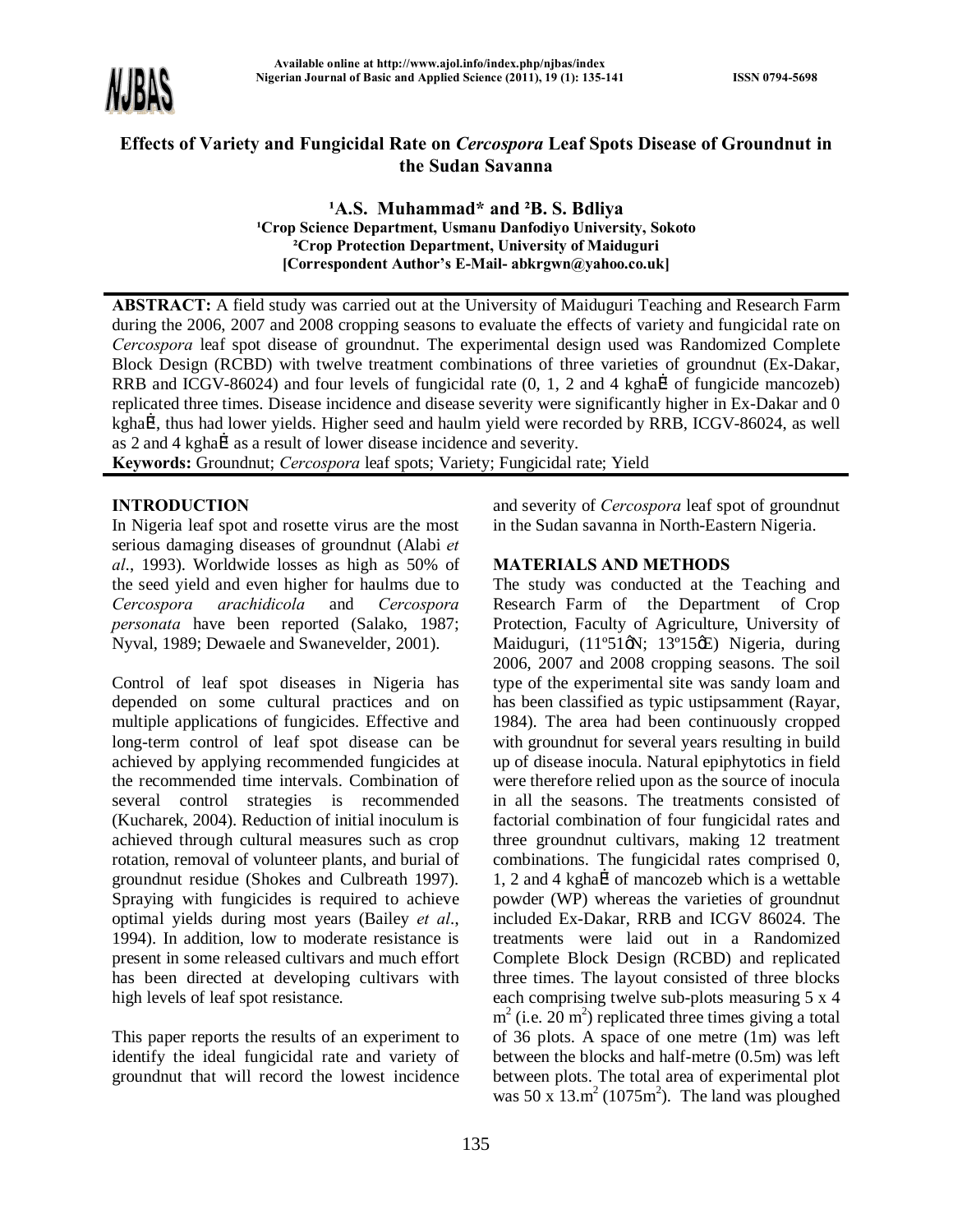mechanically by tractor followed by leveling with hoe before laying out of plots. The seeds were dressed with seed dressing chemical, Aldrex - T before sowing. Sowing was done manually by hoe using dibbling method. Two seeds per hole were sown. The fertilizer applied was NPK (15:15:15) at the rate of  $360 \text{ kgha}$ , at sowing. Weeding was done manually by hoe and hand pulling at three weeks and six weeks after sowing. Fungicide application started 4 weeks after sowing and was applied fortnightly using knapsack sprayer according to the treatments. Ten plants were selected randomly in each plot for data collection. Parameters taken were disease incidence, severity, number of pods per stand, seed and haulm yield. Data on disease incidence was taken at 65 days after sowing and at harvest. The number of stands showing symptoms of the diseases in each plot was counted and the percentage of disease incidence was computed. Disease severity assessment was carried out using a scale of 1 to 9 (Subrahmanyam *et al.,* 1995). Ten plants were selected at random which were observed and scored. Based on the extent of disease on each, a scale number was assigned. The data collected were subjected to analysis of variance (ANOVA) based on randomized complete block design and the difference between means was determined using least significant difference (L.S.D) as described by Gomez and Gomez (1984).

### **RESULTS AND DISCUSSION**

**Disease Incidence and Severity**: Only in 2007 variety significantly (P<0.05) influenced disease incidence at 65 days after sowing. Ex-Dakar recorded disease incidence that was significantly (P<0.05) higher than that recorded by RRB and ICGV-86024. The two varieties had statistically similar disease incidences (Table 1). With the exception of 2007, there was significant  $(P<0.05)$ difference in disease severity at 65 days after sowing among the three varieties in all the years and their combined analysis. In 2006 and combined analysis, Ex-Dakar had disease severity that was significantly  $(P<0.05)$  higher than that of the remaining two varieties, while in 2008, the disease severity recorded by Ex-Dakar and RRB was statistically similar and that of RRB and ICGV-86024 was also similar. This could be due to difference in host resistance to the disease. Waliyar *et al*. (1995) as well as Bailey (2002) reported that commercial cultivars vary in their susceptibility to early leaf spots (ELS) and late leaf spots (LLS). Variation and reactions of groundnuts to *Cercospora* leaf spot disease were also reported by Knauft and Gorbet (1990). Izge *et al*. (2007) also reported a lot of variability existing among the groundnut varieties evaluated in all characters.

Fungicidal rate was found to significantly (P<0.05) affect disease incidence at 65 days after sowing in all the years and their combined analysis (Table 1). Result revealed that the untreated check consistently recorded the highest disease incidence, while  $4 \text{ kgha}$ <sup>1</sup> on the other hand recorded the lowest, in all the trials and their combined analysis. In 2006, the untreated check and 1 kgha.<sup>1</sup> treatment recorded similar disease incidences, while  $1 \text{ kgha}$ <sup>1</sup> and  $2 \text{ kgha}$ <sup>1</sup> recorded similar disease incidences. Furthermore, the disease incidences recorded by 2 kgha, $\frac{1}{4}$  and 4  $kgha<sub>1</sub>$ <sup>1</sup> were also statistically similar. In 2007, 2008 and combined analysis, the trend of disease incidence as affected by application of mancozeb was observed to be similar. Application of 1 kgha,<sup>1</sup> resulted in significant reduction in disease incidence. Increasing the application rate to 2  $kgha<sub>1</sub>$  caused further significant reduction of the disease incidence. Further doubling of the application rate to  $4$  kgha,<sup>1</sup> caused further significant  $(P<0.05)$  reduction of the disease incidence except in 2008. The disease incidence was reduced by 42.25%, 32.58% and 17.84% as the result of respectively spraying mancozeb at the above application rates. The use of fungicide mancozeb (Dithane M54) for the control of plant diseases has been documented (Thapar *et al.*, 1995; Elad *et al.*, 1996) specifically for the control of *Cercospora* leaf spot in Nigeria (RMRDC, 2004). Fontem and Aighewi (1990) reported that in a trial to test the efficacy of fungicide on late blight of potato in the west province of Cameroon, fungicide sprays significantly reduced epidemic rates and areas under disease progress curves. Vawdrey *et al*. (2004) reported that disease assessment conducted 2 weeks before harvest showed that mancozeb applied at the rate of 100g a.i. ha.<sup>1</sup> was less effective than higher rates of 1760, 2000, or  $2500g$  a.i.ha,<sup>1</sup> in controlling yellow Sigatoka disease of banana. On the other hand, Bergquist (1974) reported that there was no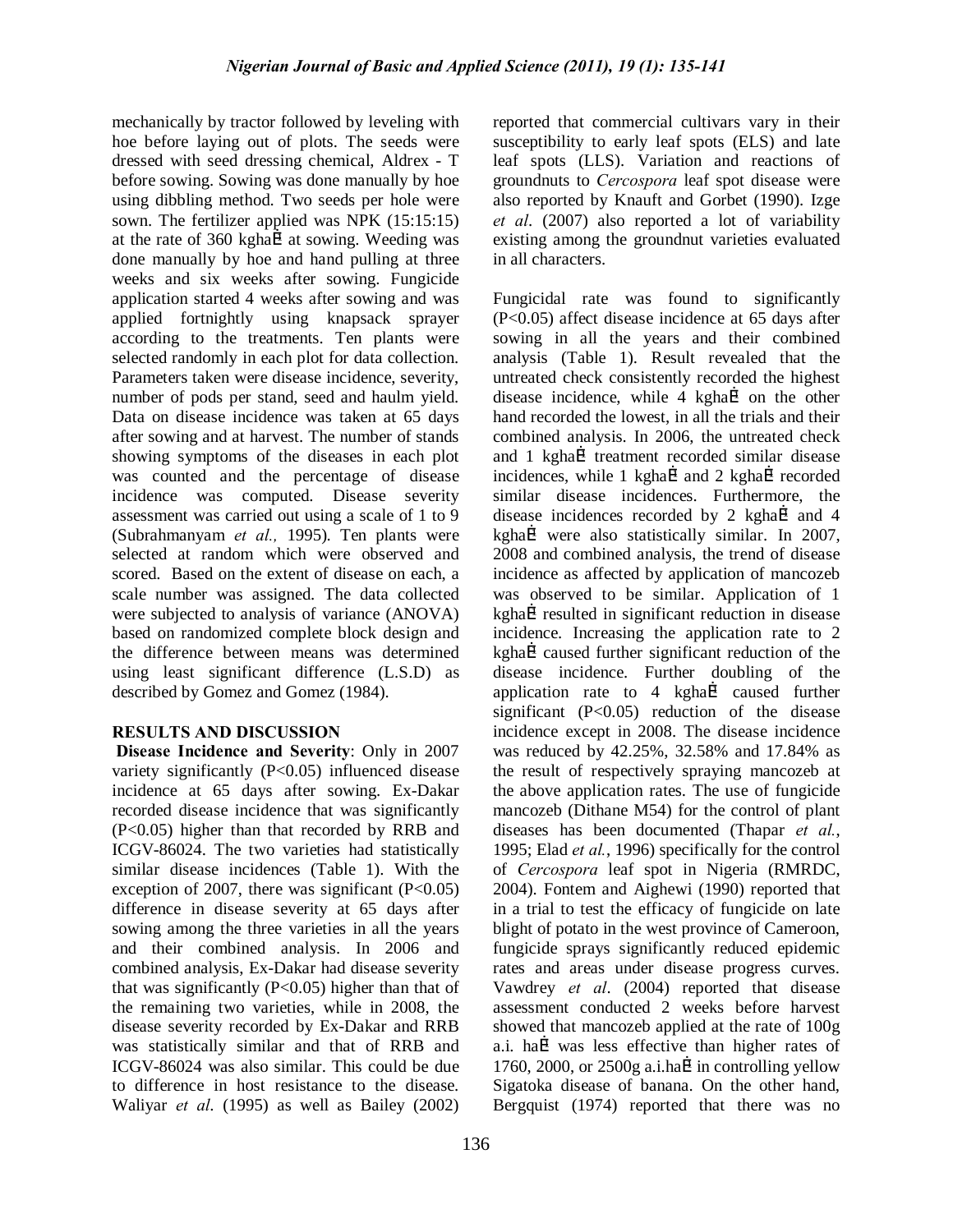difference due to different rates of mancozeb applied to control Phytophthora leaf blight of Taro, in the lower rainfall location, but in the wetter location, 4.48 kgha,<sup>1</sup> rate gave better control than the 1.12 kgha,<sup>1</sup> rate. James *et al.* (2005) also reported that, in the field, chlorothalonil and mancozeb were the most efficacious of the fungicides tested in controlling anthracnose on three cultivars of *Euonymus fortunei*.

The severity of *Cercospora* leaf spots also varied among the three groundnut varieties at 65 days after sowing. Disease severity was significantly higher in variety Ex-Dakar than the other varieties, probably due its inherent susceptibility to attack by the pathogens than the other varieties. This result agrees with Izge *et al*. (2007) who in a study to determine the level of variability of groundnut to *Cercospora* leaf spot concluded that, the study found a lot of variability existing among the groundnut varieties evaluated in all characters, and that the varieties ICGV-SM-93531, ICGV-IS-96802, ICGV-IS-96827 and ICGV-IS-96808 have been found to be tolerant to *Cercospora* leaf spot disease based on their level of incidence and their respective kernel yield. Bdliya and Muhammad, (2006) also reported that severity of *Cercospora* leaf spot varied among the three groundnut varieties he studied and the disease severity was significantly higher in Ex-Dakar compared to RMP 12 and Damboa local. Other authors have also reported variation in severity of *Cercospora* leaf spots on different groundnut varieties (Hemingway, 1957; Subrahmanyam *et al*., 1983).

The severity of *Cercospora* leaf spots varied among the fungicidal rates at 65 days after sowing. The lowest severity was recorded by 2 and 4 kgha,<sup>1</sup> rates, while the highest was recorded by the untreated check. This difference in disease severity among the rates of mancozeb application could be attributed to the difference in intrinsic toxicity of the three rates which is determined by the amount of active ingredient of the fungicide applied per unit area. Patel and Patel (1980) fond that chlorothalonil and mancozeb provided satisfactory control of dowry mildew on muskmelon.

Fungicidal rates 1 kgha,<sup>1</sup>, 2 kgha,<sup>1</sup> and 4 kgha,<sup>1</sup> reduced the severity of *Cercospora* leaf spots at 65 days after sowing, by 16.84%, 31.02%, 32.83% respectively. The use of fungicide mancozeb (Dithane M54) for the control of plant diseases has been documented (Thapar *et al*., 1995; Elad *et al*., 1996) and specifically for the control of *Cercospora* leaf spot in Nigeria (RMRDC, 2004). There is dearth of literature on the effects of fungicide rate on plant diseases in Nigeria. Nevertheless, Vawdrey *et al*. (2004) reported that mancozeb applied at the rate of 1 kg a.i. ha $\cdot$ <sup>1</sup> was less effective than higher rates of 1.76, 2 or 2.5 kg a.i. ha,<sup>1</sup> in controlling yellow Sigatoka disease of Banana. On the other hand, Bergquist (1974) reported that there was no difference due to different rates of mancozeb applied to control Phytophthora leaf blight of Taro in the lower rainfall location, but in the wetter location, 4.48 kgha,<sup>1</sup> rate gave better control than  $1.12$  kgha $\cdot$ <sup>1</sup> rate. These earlier reports corroborate the results of this study.

**Number of pods per stand:** There was significant difference in number of pods per stand among the groundnut varieties only in 2006. Ex-Dakar recorded significantly the lowest number of pods compared to RRB and ICGV-86024 who had statistically similar number of pods per stand. Generally the lowest number of pods per stand was obtained in 2007 when compared to 2006 and 2008 (Table 2). This could be attributed to the disease tolerance of the variety Ex-Dakar, since the disease severity was more on the variety. This result confirmed the earlier report by Bdliya and Muhammad (2006), who reported that Ex-Dakar is a high-yielding cultivar which requires less rainfall and is more tolerant to the *Cercospora* leaf spot than RMP 12 and Kano 38. The reason for the three varieties having similar pod yield could be due to the fact that all of them are improved varieties developed to suit the agroecological zone where the study was conducted.

The mean number of pods per stand was significantly higher in groundnut sprayed with mancozeb at the rate of  $4$  and  $2$  kgha, $<sup>1</sup>$  than those</sup> sprayed at the rate of 1 kgha $\cdot$ . The number was generally lower in the untreated control. This could be due the lower disease incidence and severity recorded as a result of application of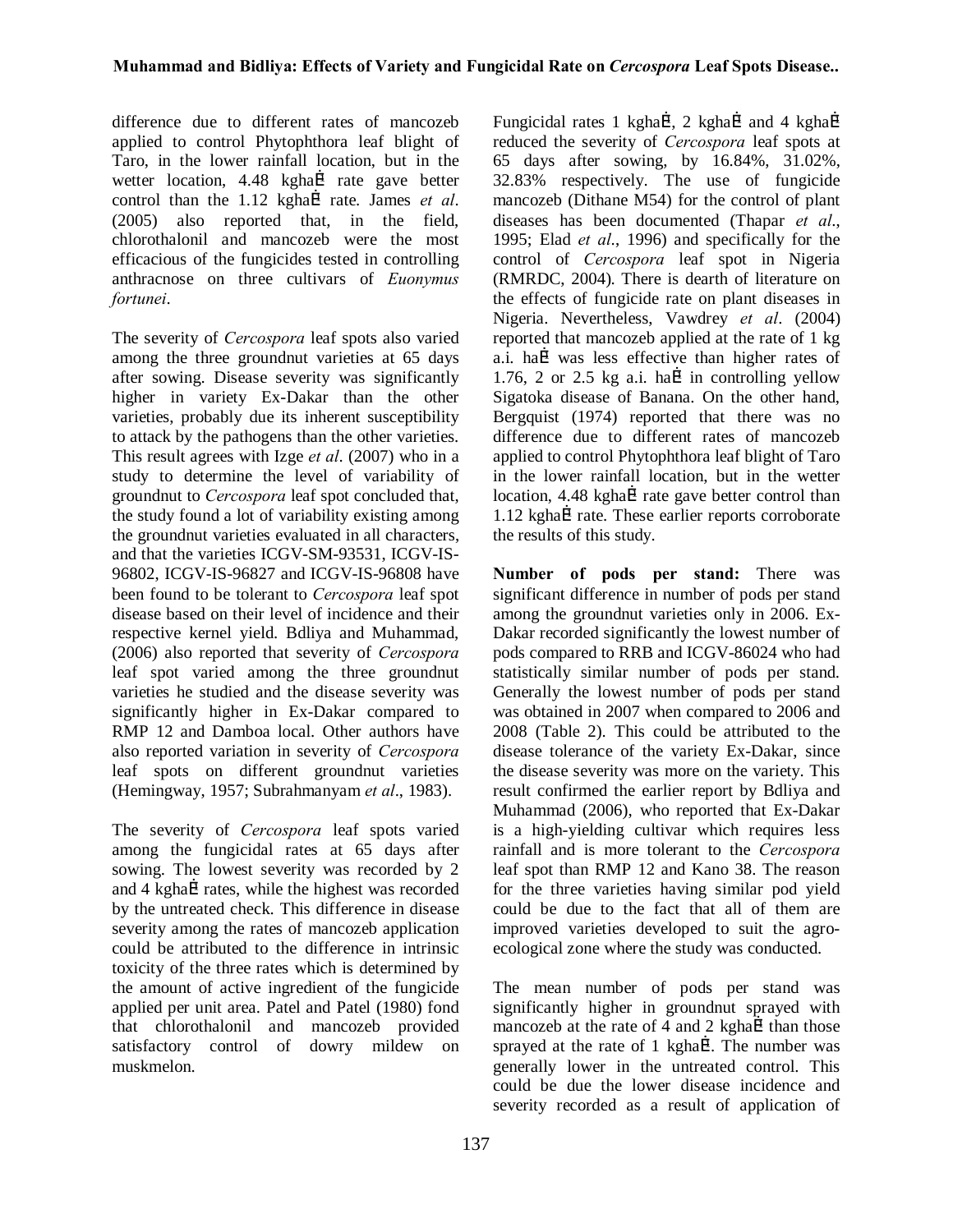mancozeb compared to the untreated control. The application of mancozeb resulted in pod yield increase from 10.12% - 29.07%, 22.22% - 63.51% and 5.33% - 34.02% in 2006, 2007 and 2008 rainy season respectively. These results agree with the findings of Naab *et al*. (2005) who reported that application of foliar sprays of fungicide in Ghana was effective in controlling *Cercospora* leaf spot and improved groundnut biomass and pod yield by 39% and 75% respectively when averaged across cultivars and years. In Nigeria, Salako (1985) investigated the application of a range of fungicides for disease control in groundnuts and reported a yield increase of 132 ó 286% over unsprayed control plots depending on the fungicide used. In a similar study, Subrahmanyam *et al*. (1984) observed significant increase in pod yield in all cultivars than in unsprayed plots.

| groundnut during 2006, 2007, 2008 and combined analysis at Maiduguri. |  | Table 1: Effects of variety and fungicidal rate on incidence and severity of <i>cercospora</i> leaf spots of |
|-----------------------------------------------------------------------|--|--------------------------------------------------------------------------------------------------------------|
|                                                                       |  |                                                                                                              |

|                         | Incidence of Cercospora (%) |              |             |                 | Severity of Cercospora (%)<br>at 65 DAS |           |                |                 |  |
|-------------------------|-----------------------------|--------------|-------------|-----------------|-----------------------------------------|-----------|----------------|-----------------|--|
| <b>Treatment</b>        | at 65 DAS                   |              |             |                 |                                         |           |                |                 |  |
|                         | 2006                        | 2007         | 2008        | <b>Combined</b> | 2006                                    | 2007      | 2008           | <b>Combined</b> |  |
| Variety $(V)$           |                             |              |             |                 |                                         |           |                |                 |  |
| Ex-Dakar                | 45.70                       | 57.80a       | 50.71       | 49.43           | 43.13a                                  | 39.89     | 41.66a         | 41.57a          |  |
| <b>RRB</b>              | 41.92                       | 52.40b       | 48.67       | 48.92           | 26.35b                                  | 37.36     | 38.08ab        | 38.03b          |  |
| <b>ICGV86024</b>        | 39.78                       | 52.51b       | 46.21       | 46.88           | 28.70b                                  | 34.54     | 35.45b         | 32.90b          |  |
| $SE_{\pm}$              | 3.184                       | 0.719        | 2.205       | 0.478           | 1.308                                   | 1.290     | 1.631          | 1.461           |  |
| Significance level      | <b>Ns</b>                   | $**$         | <b>Ns</b>   | <b>Ns</b>       | $**$                                    | <b>Ns</b> | $\ast$         | $**$            |  |
| Fungicidal<br>rate      |                             |              |             |                 |                                         |           |                |                 |  |
| (F)                     |                             |              |             |                 |                                         |           |                |                 |  |
| $4$ kgha, $1$           | 33.80c                      | 36.68d       | 38.70c      | 36.39d          | 27.03c                                  | 32.20c    | 31.95c         | 30.40c          |  |
| $2$ kgha, $\frac{1}{2}$ | 41.58bc                     | 44.62c       | 41.24c      | 42.48c          | 28.93c                                  | 31.15c    | 33.58c         | 31.22c          |  |
| 1 kgha, $\frac{1}{2}$   | 44.24ab                     | 60.35b       | 50.71b      | 51.77b          | 34.87b                                  | 38.55b    | 39.53b         | 37.64b          |  |
| $0 \text{ kgha}$ ,      | 50.25a                      | 75.29a       | 63.47a      | 63.01a          | 40.09a                                  | 47.15a    | 48.52a         | 45.26a          |  |
| $SE_{\pm}$              | 2.623                       | 1.109        | 1.866       | 0.816           | 1.206                                   | 1.105     | 1.434          | 1.2480          |  |
| Significance level      | $**$                        | ∗∗           | $**$        | $**$            | $**$                                    | $**$      | $**$           | $**$            |  |
| <b>Interaction</b>      |                             |              |             |                 |                                         |           |                |                 |  |
| $V \times F$            | <b>Ns</b>                   | <b>Ns</b>    | $N_{\rm S}$ | <b>Ns</b>       | N <sub>S</sub>                          | <b>Ns</b> | <b>Ns</b>      | <b>Ns</b>       |  |
| $X \times Y$            |                             | $\mathbf{1}$ | 0.11        | 11.1            | $\sim$                                  |           | $\cdot$ $\sim$ | 1!00            |  |

Within a treatment group, means in a column followed by the same letter(s) are not significantly different at 5% probability according to DMRT.

**Seed Yield:** Variety of groundnut did not significantly affect seed yield except in 2006. The variety ICGV-86024 had significantly the highest seed yield, followed by RRB, while the lowest was recorded by Ex-Dakar (Table 2). The results also revealed that seed yield was lowest in 2007 when compared with 2006 and 2008. Furthermore, Ex-Dakar yielded higher in 2008, while RRB and ICGV-86024 yielded more in 2006. This might be as a result of moderate resistance to *Cercospora* leaf spot by RRB and ICGV-86024 varieties in the subsequent years after the first trial in 2006 as well as the disease tolerance of Ex-Dakar variety. Disease tolerance

of Ex-Dakar has been reported by Bdliya and Muhammad (2006) as well as RMRDC (2004).

Fungicidal rate also produced significant (P<0.05) effect on seed yield in all the years and combined analysis. A similar trend of seed yield was observed in 2006 and combined analysis. The results showed that the unsprayed check (0  $kgha,<sup>1</sup>$  significantly and consistently had the lowest seed yield in all the years and combined. The application of mancozeb at the rate of 1 kgha,<sup>1</sup> caused a significant increase in seed yield except in 2007.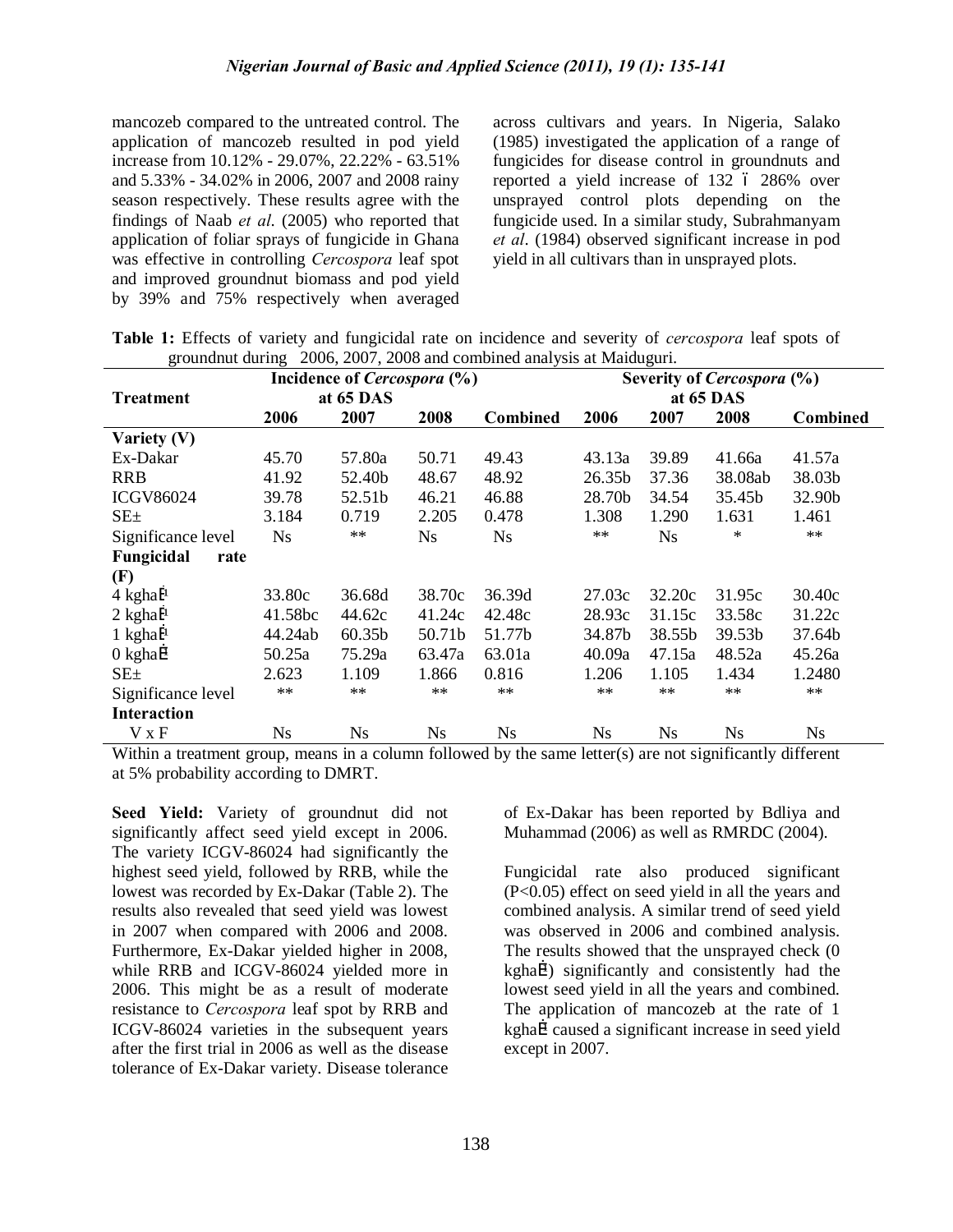### **Muhammad and Bidliya: Effects of Variety and Fungicidal Rate on** *Cercospora* **Leaf Spots Disease..**

| Number of pods per stand of groundnut |                      |           |                             | Seed Yield (kgha, <sup>1</sup> ) |                 |                              |                     | Haulm Yield (kgha, <sup>1</sup> )                    |           |                                   |                              |                     |
|---------------------------------------|----------------------|-----------|-----------------------------|----------------------------------|-----------------|------------------------------|---------------------|------------------------------------------------------|-----------|-----------------------------------|------------------------------|---------------------|
| <b>Treatment</b>                      | 2006                 | 2007      | 2008                        | Combi<br>ned                     | 2006            | 2007                         | 2008                | Combin 2006<br>ed                                    |           | 2007                              | 2008                         | Combi<br>ned        |
| Variety                               |                      |           |                             |                                  |                 |                              |                     |                                                      |           |                                   |                              |                     |
| Ex-Dakar                              | 28.41b 25.83         |           | 30.91                       | 28.39                            | 1398.9c 1166.6  |                              | 1463.3 1342.9       |                                                      |           |                                   | 3800.4 4508.7 4871.7a 3982.7 |                     |
| <b>RRB</b>                            | 34.83a 25.26         |           | 32.35                       | 30.82                            | 1554.9b 1161.0  |                              | 1517.1              | 1411.0                                               |           |                                   | 3678.4 5524.2 3774.6b 4325.7 |                     |
| ICGV-                                 | 35.35a 24.81         |           | 31.72                       | 30.71                            |                 | 1738.3a 1148.4 1423.1 1436.3 |                     |                                                      |           |                                   | 4757.4 4839.7 3639.2b 4822.9 |                     |
| 86024                                 |                      |           |                             |                                  |                 |                              |                     |                                                      |           |                                   |                              |                     |
| $SE \pm$<br>Significance              | 0.5061 1.173<br>$**$ | <b>Ns</b> | 1.728<br><b>Ns</b>          | 0.614<br><b>Ns</b>               | 44.727<br>$***$ | 73.78<br><b>Ns</b>           | 100.33<br><b>Ns</b> | 100.33<br><b>Ns</b>                                  | <b>Ns</b> | 343.58 522.51 288.66<br><b>Ns</b> | ∗                            | 284.80<br><b>Ns</b> |
| Fungicidal                            |                      |           |                             |                                  |                 |                              |                     |                                                      |           |                                   |                              |                     |
| rate                                  |                      |           |                             |                                  |                 |                              |                     |                                                      |           |                                   |                              |                     |
| $3.2$ kg                              |                      |           | 36.85a 30.02a 35.93a 34.26a |                                  |                 |                              |                     | 1819.1a 1375.3a 1772.8a 1655.7a 4523.4a6253.3a4275.1 |           |                                   |                              | 4945.2              |
| a.i./ha                               |                      |           |                             |                                  |                 |                              |                     |                                                      |           |                                   |                              |                     |
| $1.6 \text{ kg}$                      |                      |           | 34.92a 30.41a 35.68a 33.67a |                                  |                 |                              |                     | 1841.7a 1370.6a 1760.3a 1657.6a 4342.2a5780.4a4240.0 |           |                                   |                              | 4827.8              |
| a.i./ha                               |                      |           |                             |                                  |                 |                              |                     |                                                      |           |                                   |                              |                     |
| $0.8 \text{ kg}$<br>$a.i.$ /ha        |                      |           | 31.44b 22.44b 28.24b 27.37b |                                  |                 |                              |                     | 1418.9b 1030.4b 1339.3b 1262.8b 4202.8b4288.9b4179.4 |           |                                   |                              | 3740.4              |
| $0 \text{ kg a.i./ha}$                |                      |           | 28.55c 18.36c 36.81c 24.57c |                                  | 1175.1c 858.4b  |                              | 998.9c              | 1010.8c 3246.3b3507.4b3686.0                         |           |                                   |                              | 3995.1              |
| $SE \pm$                              | 1.005                | 1.205     | 1.587                       | 8.248                            | 82.793          | 90.258                       | 54.830              | 36.66                                                |           | 288.82 389.73 213.04              |                              | 232.25              |
| Significance<br>Interactions          | $**$                 | $**$      | $**$                        | **                               | $**$            | **                           | $**$                | **                                                   | **        | $**$                              | <b>Ns</b>                    | $**$                |
| V X F                                 | <b>Ns</b>            | <b>Ns</b> | <b>Ns</b>                   | <b>Ns</b>                        | <b>Ns</b>       | <b>Ns</b>                    | <b>Ns</b>           | <b>Ns</b>                                            | <b>Ns</b> | <b>Ns</b>                         | <b>Ns</b>                    | <b>Ns</b>           |

**Table 2:** Effects of variety and fungicidal rate on number of pods per stand, seed and haulm yield of groundnut during the 2006,2007, 2008 and combined analysis at Maiduguri

Within a treatment group, means in a column followed by the same letter(s) are not significantly different at 5% probability according to DMRT.

The seed yield was significantly and successfully increased as a result of increasing the rate of mancozeb application to  $2 \text{ kgha}$ ,<sup>1</sup>, in all the years and combined. But further increase of the rate to 4 kgha,<sup>1</sup> did not result in significant seed yield increase in all the years and combined analysis. This could be attributed to the efficacy of mancozeb in reducing the incidence and severity of *Cercospora* leaf spot disease of groundnut. Efficacy of fungicides on *Cercospora* leaf spot of groundnut has been reported (Salako, 1985; Naab *et al*., 2005). Specifically, mancozeb (Dithane M54) has been reported to provide satisfactory control of *Cercospora* leaf spot disease of groundnut in northern Nigeria (RMRDC, 2004). Other workers reported its efficacy on other fungal diseases of crops (Grove, 1980; Patel and Patel, 1980).

#### **Haulm Yield**

Variety of groundnut did not significantly (P<0.05) affect haulm yield except in 2008. Ex-Dakar yielded significantly (P<0.05) higher haulm than RRB and ICGV-86024. The haulm yields of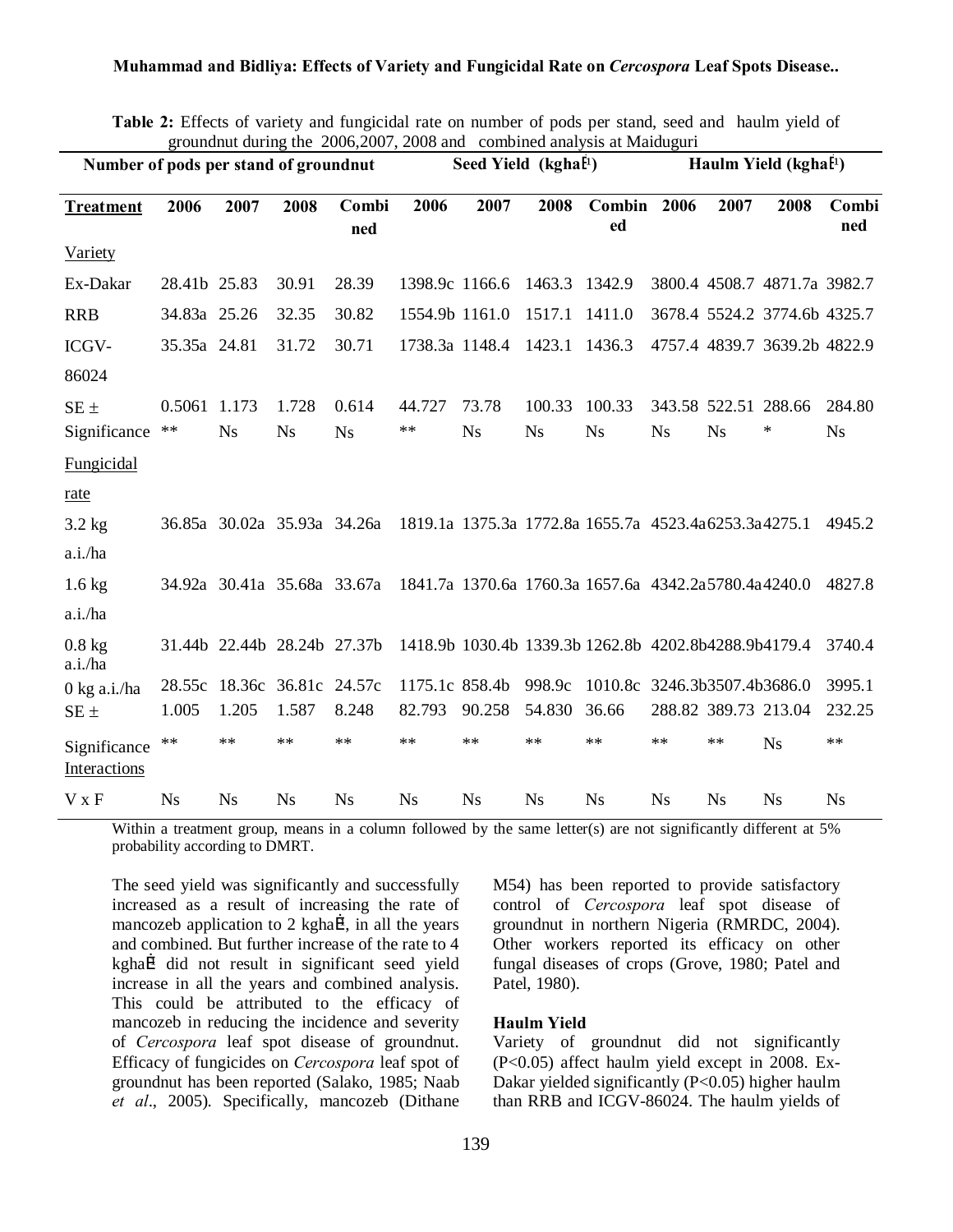the two varieties were statistically similar (Table 2). Fungicidal rate also produced significant effect on haulm yield of groundnut in 2006, 2007 and combined analysis, 2008 exclusive. In the two years and combined,  $0 \text{ kgha}$ <sup>1</sup> and 1 kgha<sup>1</sup> had statistically similar haulm yield. The yield significantly  $(P<0.05)$  increased due to spraying Mancozeb at the recommended rate of 2 kgha,<sup>1</sup>. Increasing the rate to  $4$  kgha,<sup>1</sup> did not significantly  $(P<0.05)$  increase the haulm yield (Table 2). The fungicidal rate caused a higher haulm yield in 2007 than the remaining years. This result could be attributed to disease tolerance of Ex-Dakar in 2008 which has resulted in more vigorous plants in respect of the higher incidence and severity of early leaf spots coupled with the efficacy of mancozeb in reducing the incidence and severity of *Cercospora* leaf spot disease of groundnut.

## **CONCLUSION**

Host resistance or tolerance and adequate fungicidal rate are essential for optimum yield in that they play an important role in the reduction of infection by diseases. Consequently, in this study, the effects of variety and fungicidal rate on *Cercospora* leaf spot disease of groundnut were evaluated. Disease and yield parameters were accordingly assessed and it was discovered that, the varieties used did not differ much in the parameters assessed as indicated in the combined analysis, but generally ICGV-86024 and RRB outperformed Ex-Dakar in all respect. On the other hand, the untreated control recorded higher disease incidence and severity of *Cercospora* leaf spot disease. Conversely, application of mancozeb at the rates of 2 kgha,<sup>1</sup> and 4 kgha,<sup>1</sup> resulted in lower disease incidence and severity with corresponding higher yields that were statistically similar. Therefore,  $2 \text{ kgha}$ , of fungicide mancozeb and either RRB or ICGV-86024 appeared to be more promising and hence recommended.

### **REFERENCES**

Alabi, O., Olorunju, P.E., Misari, S.M., and Boye-Goni, S.R. (1993). Management of groundnut foliar diseases in Samaru, Northern Nigeria In: Summary Proceedings of the Third ICRISAT Regional Groundnut Meeting for West Africa W.F. Ntare, and J.H. Williams (eds.)  $35\,6\,36$ pp.

- Bailey, J.E. (2002). Peanut Disease Management. Pages 63-81 in: 2002 Peanut Information. North Carolina Cooperative Extension, Raleigh.
- Bailey, J.E., Johnson, G.L. and Toth, Jr. S.J. (1994). Evolution of a weather- based peanut leaf spot advisory in North Carolina. *Plant Disease* 78:530- 535.
- Bdliya, B.S. and Muhammad, A.S. (2006). Effect of inter-cropping millet with groundnut on the control of cercospora leaf spot of groundnut in the Sudan Savanna of northeastern Nigeria. *J. Sust. Agric.* **29(2):** 19-41.
- Bergquist, R.R. (1974). Effect of fungicide rate, Spray interval, timing of spray application, and precipitation in relation to control of *Phytophthora* Leaf Blight of Taro. *Ann. Bot.* **38:** 213-221.
- Dewaele, D. and Swenevelder, C.J. (2001). Groundnut (*Arachis hypogaea* L.). In: Crop production in Tropical Africa, ed. Raemakers, R. H. Directorate General for International Co-operation (DGTC) Brussels, Belgium. Pp 747-763.
- Elad, Y., Malathrakis, N.E. and Dik, A.J. (1996). Biological control of Botryis-incited diseases and powdery mildews in greenhouse crops. *Crop Prot.* **15:** 229-240.
- Fontem, D.A. and Aighewi, B.A. (1990). Effect of fungicides on late blight and yield of potato in the west province of Cameroon. International Society for Horticultural Science Acta Horticulturae 380: Symposium on Tropical Root Crops in a Developing Economy. [www.actahort.org](http://www.actahort.org/)
- Gomez, K.A. and Gomez, A.A. (1984). *Statistical Procedures for Agricultural Research.* 2nd edition, John Wiley *Sons*, New York, 680pp.
- Grove, M.D. (1980). Downy mildew control on susceptible cantaloupe. *Plant Disease,* **64:** 390-391.
- Hemingway, J.S. (1957). The resistance of groundnut to *Cercospora* leaf spot. *Empire Expt. Agric*. **25:** 60  $\acute{o}$  68.
- Izge, A.U., Muhammad, Z.H. and Goni, H. (2007). Level of Variability in Groundnut *(Arachis hypogaea* L.) to Cercospora Leaf Spot Disease-Implication for Selection. *J. Sust. Dev. Agric. Environ.* **2(2):**